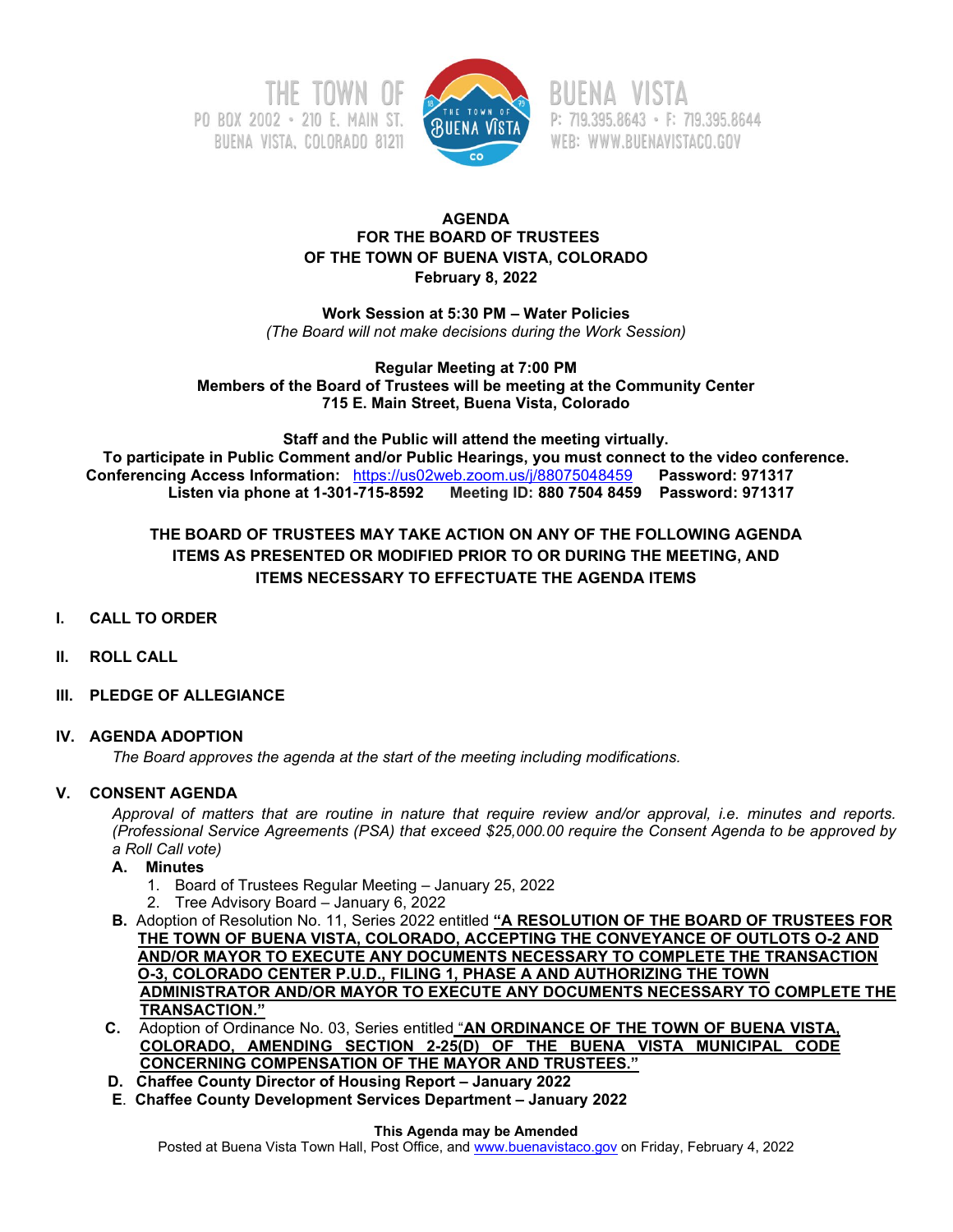### **PUBLIC COMMENT**

*Citizen participation where the public can sign up prior to the start of the meeting in order to speak during public comment. Three minutes for matters not on the agenda or for agenda items not scheduled for Public Hearing. Enter your name, address, and subject to be discussed in the Zoom Chat box, or when Mayor Lacy asks for Public Comment, click the raise hand button in the webinar control panel, or by phone press \*9, and the meeting host will prompt you to unmute when it is your turn to speak. Or you may email the information to* 

*[bvclerk@buenavistaco.gov.](mailto:bvclerk@buenavistaco.gov) Neither Town Board nor Town staff should be expected to respond to matters raised in the Public Comment segment of Board meetings. Nevertheless, Board members will always retain the right to ask questions of the speaker and respond then or later to remarks made by any citizen. Comments made in the Zoom Chatbox will not be discussed or included in the minutes.* 

### **VI. STAFF REPORTS**

- 1. Town Administrator
- 2. Town Treasurer
- 3. Police Chief
- 4. Fire Chief
- 5. Airport Manager

### **VII. BUSINESS ITEMS**

**A. Update on AMI and Housing Affordability** 

*Colorado Housing Authority Director Becky Gray will review local AMI numbers and how they represent our local workforce. (Estimated time – 30 minutes)* 

# **B. Central Colorado Regional Airport 2021 Review**

*Airport Manager Jack Wyles will provide the Board with an overview of activities at the Airport. (Estimated time – 15 minutes)*

**C. Public Hearing – Continuation of Updates to the Unified Development Code (UDC)** *The Board will consider approving amendments to the UDC related to Small Multifamily Dwellings and create a Small Lot Single-Family Residential District (R-1.5) Zone District.*

Should the Board of Trustees approve the adoption of Ordinance No. 04, Series 2022, entitled **"AN ORDINANCE AMENDING CERTAIN SECTIONS OF TITLE 16 OF THE BUENA VISTA MUNICIPAL CODE CONCERNING SMALL MULTIFAMILY DWELLINGS."?** *(Estimated time – 10 minutes)*

**D**. **Public Hearing** 

 Should the Board of Trustees approve the adoption of Ordinance No. 05, Series 2022, entitled **"AN ORDINANCE AMENDING CERTAIN SECTIONS OF TITLES 7, 8 AND 16 OF THE BUENA VISTA MUNICIPAL CODE CREATING THE SMALL LOT SINGLE-FAMILY RESIDENTIAL DISTRICT (R.-1.5) ZONE DISTRICT."?** *(Estimated time – 20 minutes)*

**E. Staff Introduction – Staff is introducing to the Board and public the amendments proposed by the Board of Trustees for Multifamily in the Highway Commercial (H-C) zone district from the January 25, 2022 meeting.**

*Staff will cover the proposed amendments sought by the Trustees to confirm what will be presented at a public hearing on February 22, 2022.*

*(This is not a public hearing - Estimated total time – 15 minutes)*

**F. Staff Introduction – Staff is introducing to the Board and public the amendments proposed by the Board of Trustees for the creation of a Single Room Occupancy use from the January 25, 2022 meeting.** 

*Staff will cover the proposed amendments sought by the Trustees to confirm what will be presented at a public hearing on February 22, 2022.*

*(This is not a public hearing - Estimated total time – 15 minutes)*

#### **G. Cancellation of April 5, 2022, Municipal Election** Should the Board of Trustees approve the adoption of Resolution No. 12, Series 2022, entitled

#### **This Agenda may be Amended**

Posted at Buena Vista Town Hall, Post Office, an[d www.buenavistaco.gov](http://www.buenavistaco.gov/) on Friday, February 4, 2022